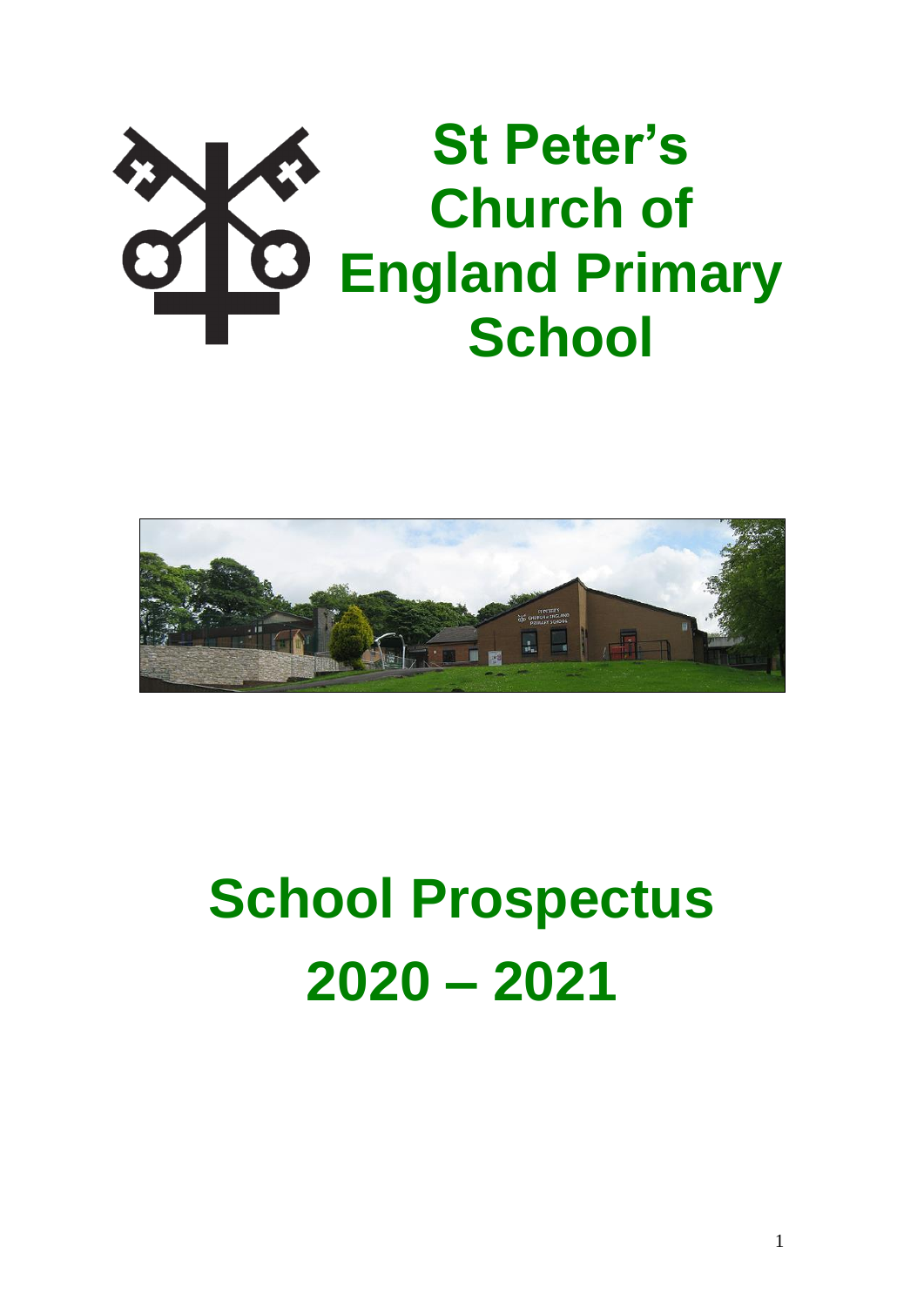

# **Welcome**

**Dear Parent/Carer**

**The Staff and Governors at St Peter's would like to join me in extending a warm welcome to you. This prospectus has been compiled to enable you to understand a little about our school prior to joining us. We hope you find the information useful. Please keep it safe so that you can refer to it in the future.**

**Whilst the country remains in the midst of the Covid-19 pandemic, school is a very different place to normal. We are making St Peter's a safe place for our children to continue their education, following government guidance. Unfortunately, it is impossible to allow parents to visit school at the moment, but we will provide information on our website to help you to understand our ethos and Christian vision for the children and their families, and show you some of the amazing work that we do here. This will include a virtual tour of inside and outside St Peter's, presented by some of our children.**

**In the meantime, this prospectus provides information about how the school is organised in normal times.**

**Starting school is a big step forward for you and your child. These are special times and we will work hard to ensure that your child makes good progress both academically and spiritually in an environment where they are valued and feel happy, enabling them to take pride in their achievements and to fulfil their potential.**

**The co-operation and participation of parents in the education of their children is positively encouraged, as we believe that such a partnership is the best way to help children to achieve in all areas of their development.**

**If you have any questions that are not covered in this prospectus I would be more than happy to answer them.** 

**Yours sincerely,**

**Mrs Vicky Weddle Headteacher**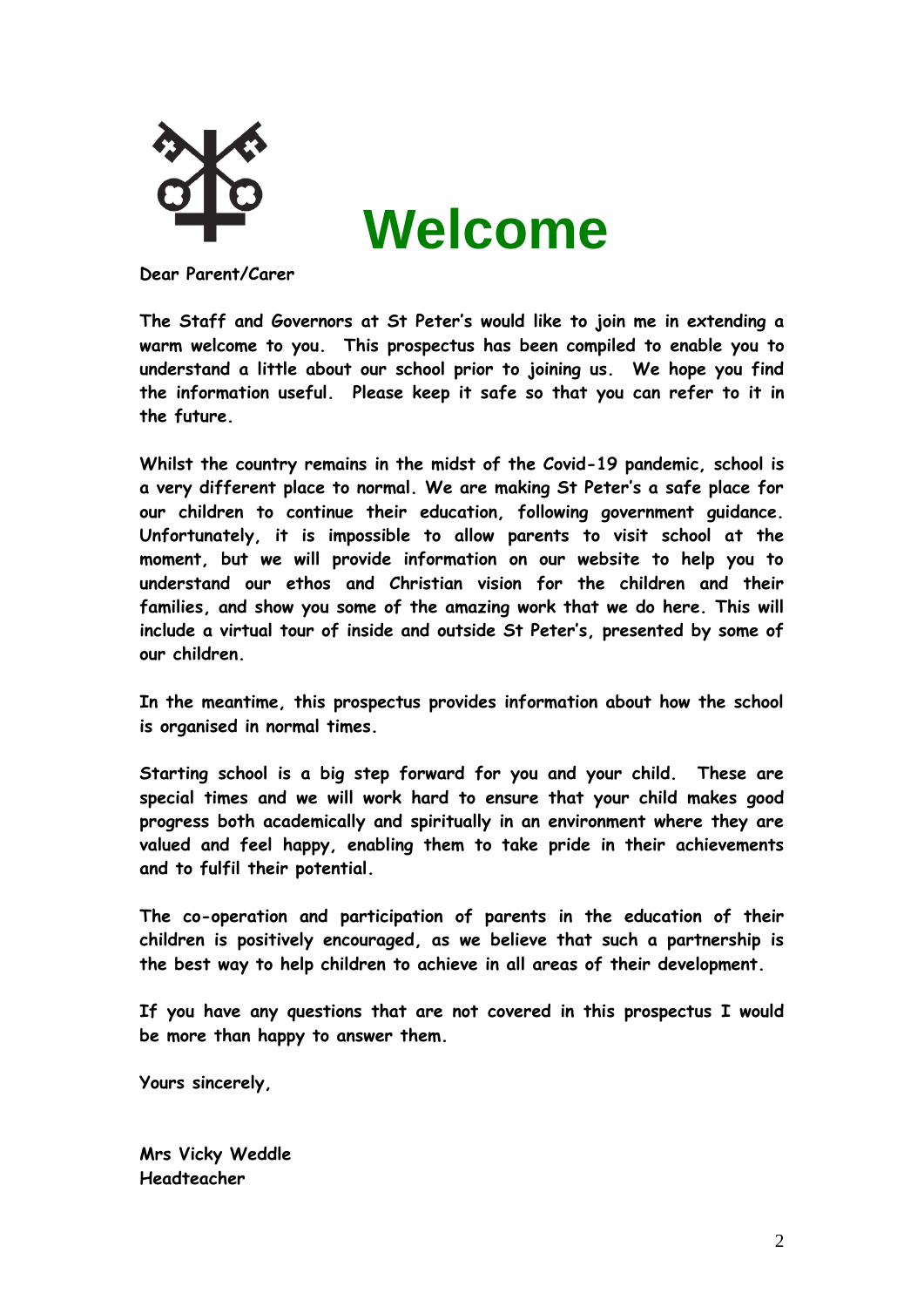# **Head in Christian vision**

As a Christian family at St Peter's School, we create a unique place of learning, nurturing the gifts that God in his awesomeness has given us. We encourage every child and prepare them for life's journey, inspiring them to fulfil their potential, their dreams and their aspirations. Sowing the seeds of tomorrow Matthew 13:1-23

# About our school

St Peter's is a Voluntary Aided Church of England School attached to the Parish Church of St Peter's in Darwen.

We have strong links with St Peter's Church, where children lead services every half term to celebrate Christian festivals and special days. The clergy from St Peter's are part of our school community and lead whole school worship every other Tuesday at school as well as joining with our staff and children in 'Messy Church' activities twice a year. The teachings of God and Jesus are at the heart of everything we do.

There are places for 315 children in school, 45 in each year group.

This year, the children are grouped into 10 classes:

- 4 classes in the Foundation Stage and Key Stage 1 (Reception, Year 1 Year 1/2 & Year 2)
- $\bullet$  6 classes in Key Stage 2 (Year 3, 3/4, 4, 5, 5/6 and 6)

In order to keep the children in classes as small as possible, the children are organised in either straight year groups or mixed year groups. Children are grouped according to a range of factors that include age, ability and social grouping.

All classes are well equipped and cater for a wide range of teaching styles. All rooms have carpeted areas that are suitable for informal class sessions and activities as well as a relaxation/quiet area. Staff take pride in creating a lively and interesting atmosphere in their rooms and children's work is widely displayed and celebrated both in the classroom and in the corridors and shared spaces.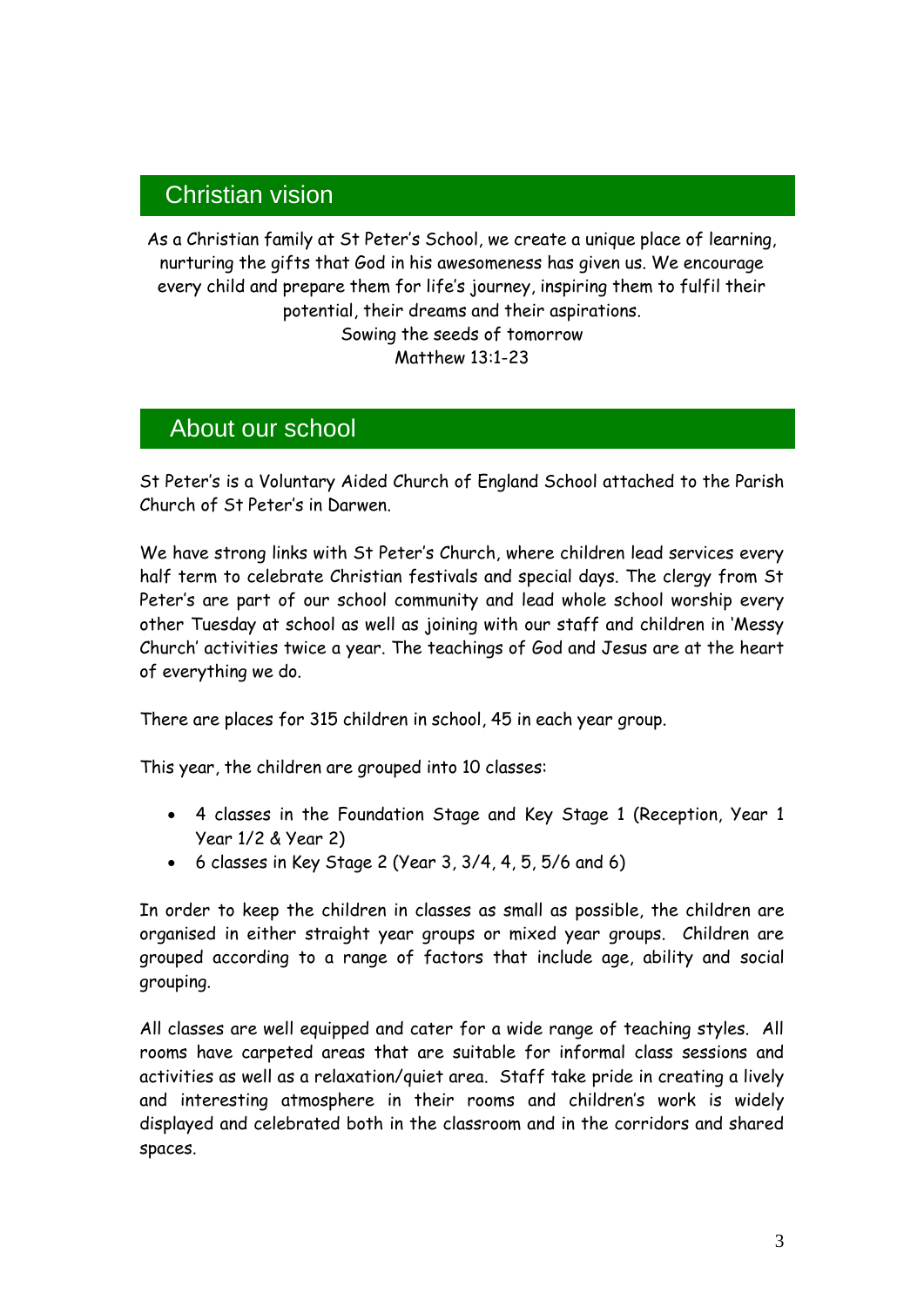In addition to these rooms there is a good sized hall and several small teaching rooms, a library, kitchen, staffroom and offices. Our hall is the focal point of the school. It is used daily for acts of worship, as a PE space and as a dining room before school and at lunchtime. We manage our own kitchen from which we provide a choice of freshly prepared, nutritious breakfasts and lunches. The children may alternatively bring and eat their own healthy packed lunch.

One of the great attractions of the school is the surrounding grounds and sports field. There are two large playgrounds and an enclosed smaller playground for the Foundation stage. We also have an adventure playground, tyre park, enclosed wildlife area, sports cage and inner court yard garden.

# **Staffing**

### Teachers

Headteacher Mrs V Weddle Deputy Headteacher (P/T) Mrs V Clarke Assistant Headteacher Mrs Prescott KS1 teacher Mrs M Smith KS1/EYFS teacher (P/T) Miss N Wareing Reception teacher Mrs G Clanford KS 1 teacher Mrs N Turner KS 2 teacher Mrs K Williams KS 2 teacher Miss M Evans KS2 teacher Mrs Holt KS 2 teacher Mrs M Farnworth KS 2 teacher Miss C Dunn KS2 teacher Miss B Gorton Forest school and reading teacher Miss L Marland HLTA Mrs L Graham PPA teacher Miss T Khan HLTA in early years Mrs Rushton

#### **SEN TAs**

KS1 Mrs Gray

#### Teaching Assistants

Mrs S Rimmer Miss A Furness Miss L Jones Mrs L Hacking

KS 2 teacher/Sendco and the Miss SJ Rawlings (maternity leave)

Early years Mrs Waite LKS2 Miss Brindle LKS2 Miss Jones UPKS2 Mrs Holmes 1:1 support Mrs Brindle

> Mrs J Arnone Miss A Fullerton Mrs Tennant Mrs Young Miss Miller Mrs Newton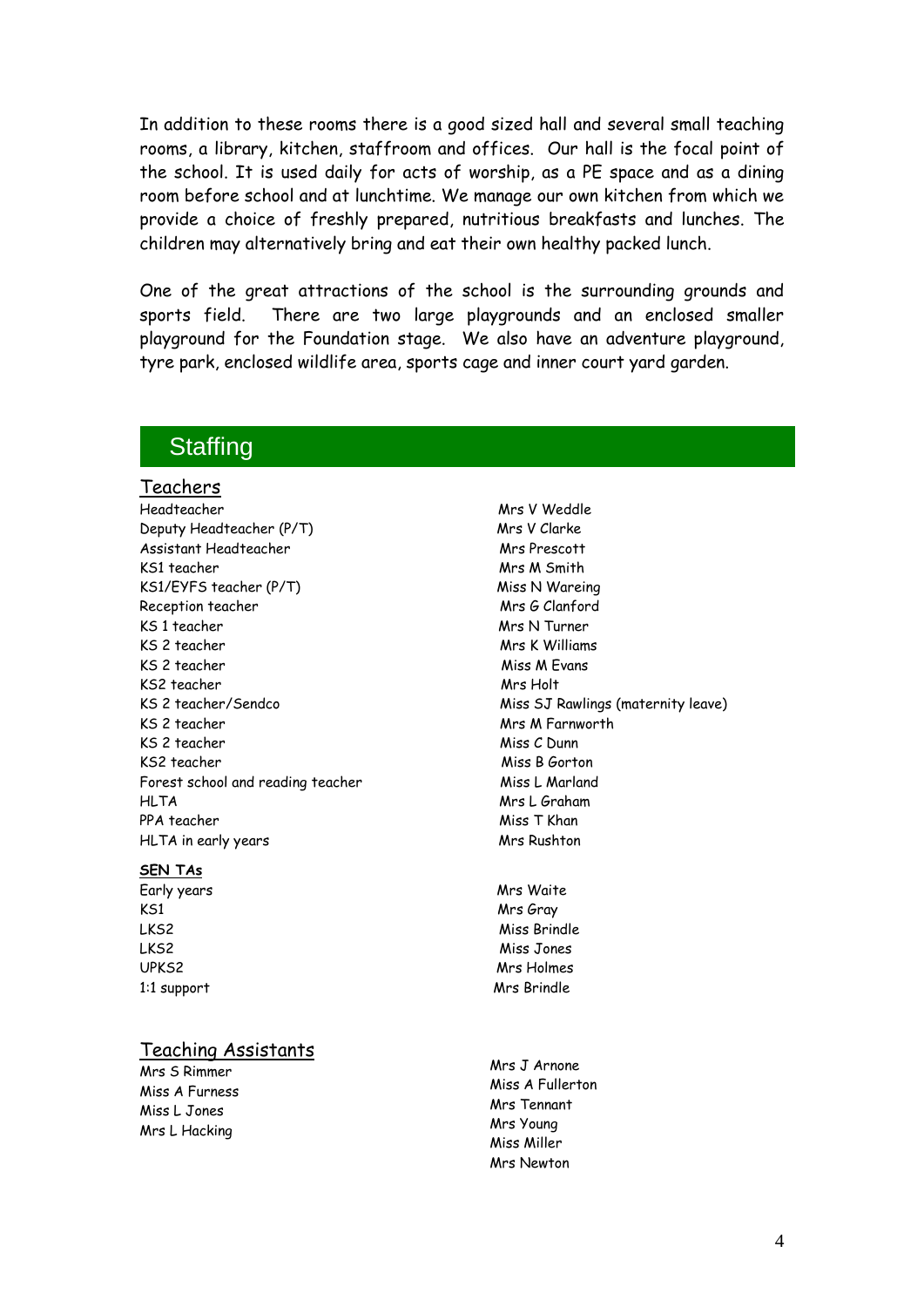## School Administrators

Mrs J Kirkham (school business manager/SLT) Mrs R Marsh

# Librarian

Mrs Tennant

# Welfare Assistants

Mrs K Westlund Miss A Fullerton Mrs L Hacking Mrs J Arnone Mrs S Rimmer Mrs Rushton Miss Furness Miss Miller Mrs Newton Mrs Young Mrs Waite Mrs Tennant Mrs Holmes

## Behaviour support (lead teacher) Mrs E Jepson

Well-being co-ordinator Martine Blokland

#### Site Supervisor Mr T Walmsley

Cleaners Miss A Furness Mrs A Posteraro

### Catering Unit Manager

Mrs K Earnshaw Mrs Marrs- maternity leave

Catering Staff Miss K Bradley, Mrs C Woods, Mrs Howard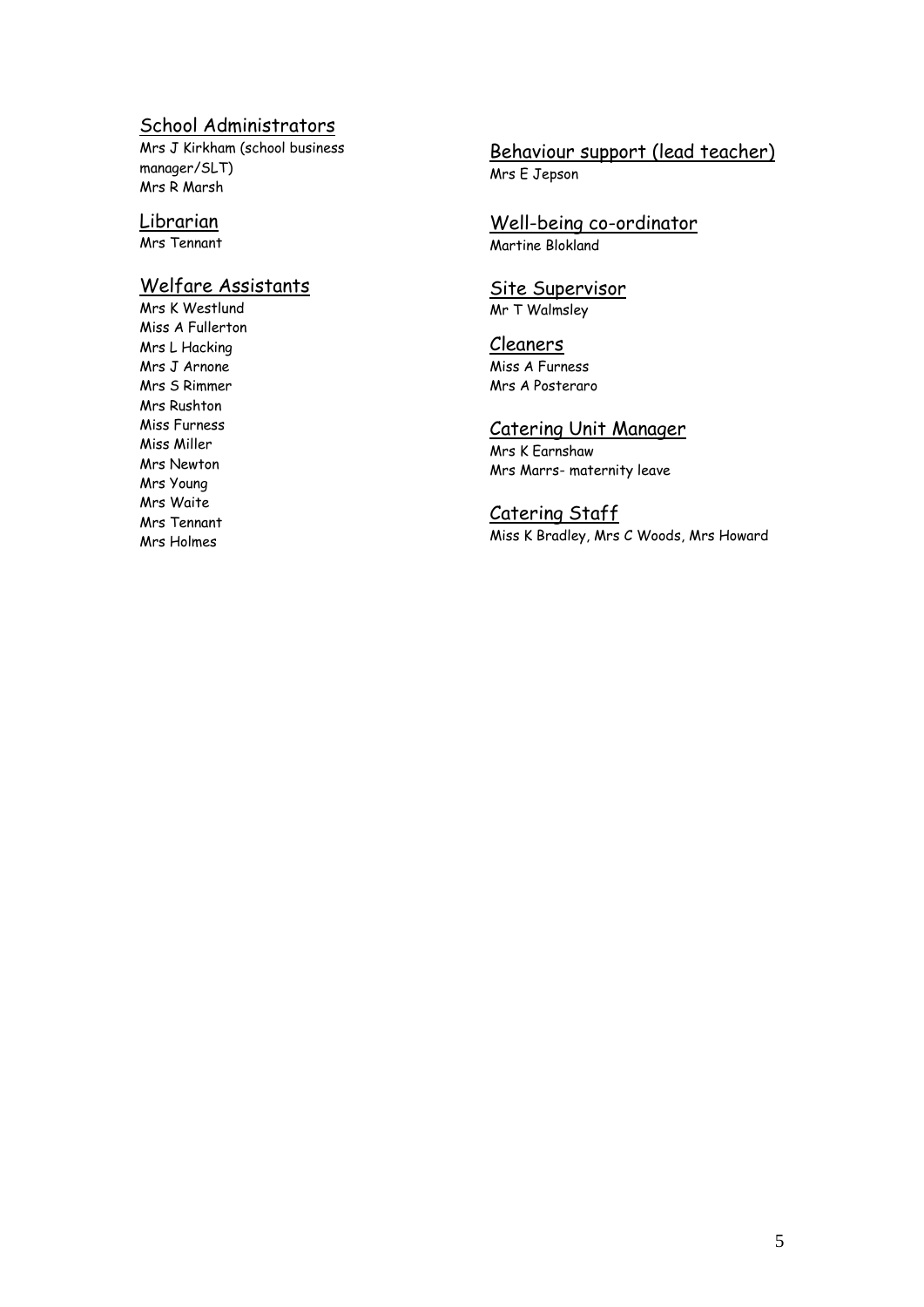# **Governors**

Mission Statement

In consultation with the Head teacher, the Governing Body are responsible for the administration of the school. They meet at least once a term to deal with all aspects of the running of the school. There are also sub committees which deal specifically with finance, buildings, health and safety, curriculum, staffing, and admissions, again meeting at least once a term.

| Chair                       | Mr Andrew Robinson                                                       |
|-----------------------------|--------------------------------------------------------------------------|
| Vice Chair/parent gov       | Mrs Laura Jenkinson                                                      |
| LA governor                 | Vacancy                                                                  |
| Incumbent                   | Rev Canon Fleur Green                                                    |
| <b>Foundation Governors</b> | Vacancy X2<br>Mr Dave Wylie<br>Mrs Emma Jefferson<br>Mrs Joanna Fielding |
| Staff Representative        | Mrs Stacey-Jo Thomas                                                     |
| Parent Representative       | Mr Ryan Wallace                                                          |
| Head teacher                | Mrs Vicky Weddle                                                         |
| Clerk to the Governors      | Mrs Joyce Kirkham                                                        |

# School Session Times

During the current pandemic, classes have staggered start and finish times to reduce the amount of people on the school grounds at any one time. However, during normal times, children would follow this timetable:

| Reception     | 8.50 a.m. - 12.15 p.m.<br>1.15 p.m. - 3.30 p.m. |
|---------------|-------------------------------------------------|
| KS1 (Infants) | 8.50am - 12.00 noon<br>$1.05$ pm - $3.30$ p.m.  |
| KS2 (Juniors) | 8.50 a.m. - 12.30 p.m.<br>1.15 p.m. - 3.30 p.m. |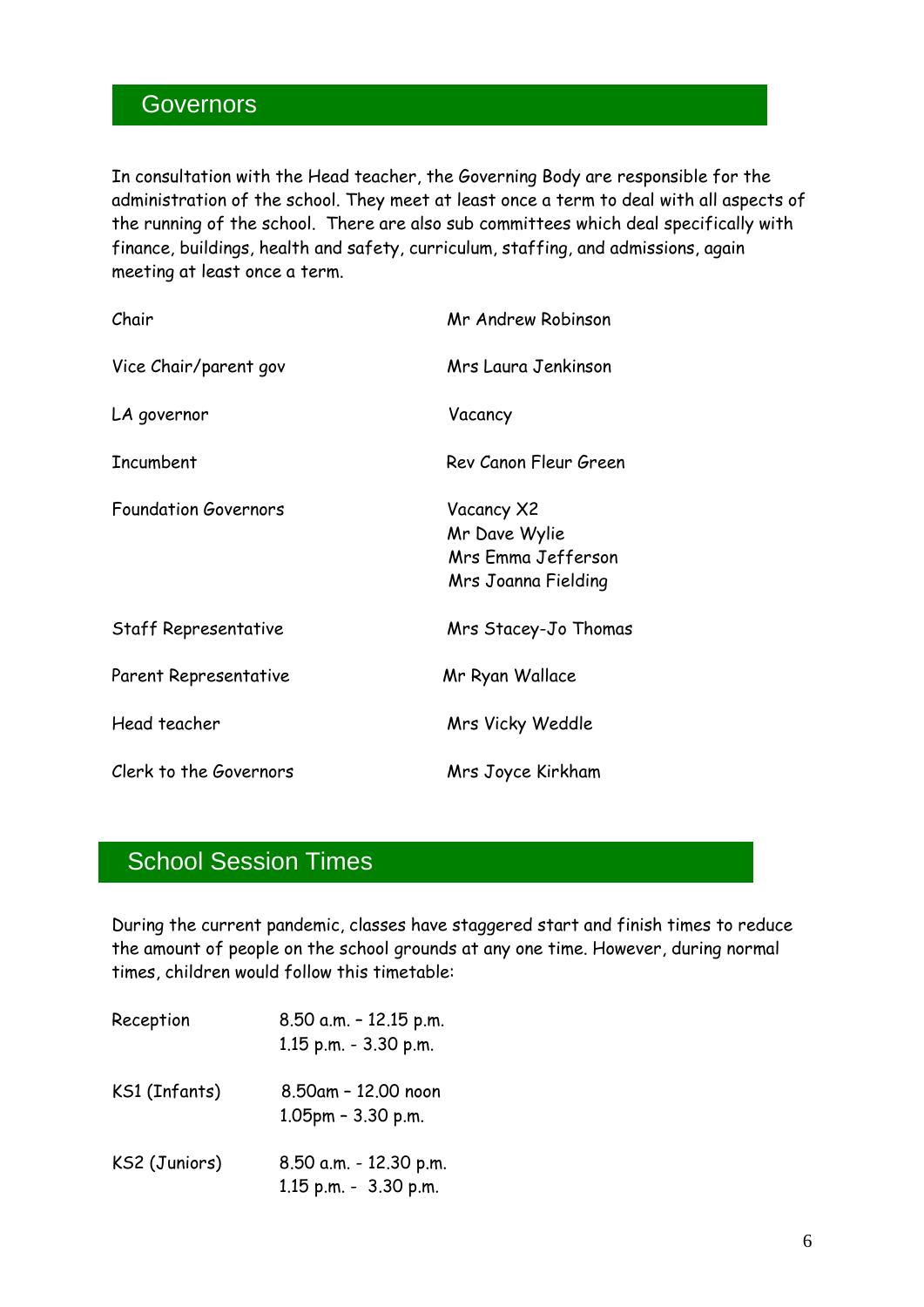It is important that all children arrive at school and leave safely. In order to do this we ask that parents who bring their child to school by car, park responsibly, remembering the need for unobstructed vision for pedestrians on the school's side of Turncroft Road.

When young children are collected by an adult at the close of school on a regular basis, school should be informed of any change to normal arrangements so that children may be dismissed safely.

It is important that children arrive at school punctually, between 8.45 a.m. and 8.50 a.m. and wait on the playgrounds. From 8.50 am the doors will be opened and the children will walk into school. In wet weather children can come into school at 8.45 a.m. All children up to, and including those in Year 4 must be collected from school by a responsible adult (over 16) at 3.30pm.

There is an opportunity every morning from 8.45am for children and their families to take part in 'Walk a Km' on either the infant or junior yard. This is organised by a teacher who will give each child taking part a sticker. Their classteacher will then record how many laps of the playground they have completed whilst completing registration in class.

We encourage as many families to walk as possible. A shelter has been built on the front playground to help in times of bad weather.

# **Attendance**

In order to monitor attendance accurately, parents are asked to meet the following requirements:

To inform the school of the reason for absence on the **first** day. We require a phone call or note. On returning to school please send your child with a note explaining the reason for absence.

The office staff will contact all parents of any absent children who have not contacted school on that day as part of safeguarding procedures.

### **Appointments**

Please try to make routine appointments outside of the school day. If your child has an appointment during the school day, please inform the class teacher **in writing** prior to the appointment. You may be asked to provide evidence of the appointment if your child is taken out of school for an appointment.

# **Requests for Leave of Absence**

- Changes in Government regulations have meant that from September 2013 Headteachers are no longer able to grant any leave of absence during term time unless there are specific exceptional circumstances. These include:
	- Members of the armed forces returning from active service.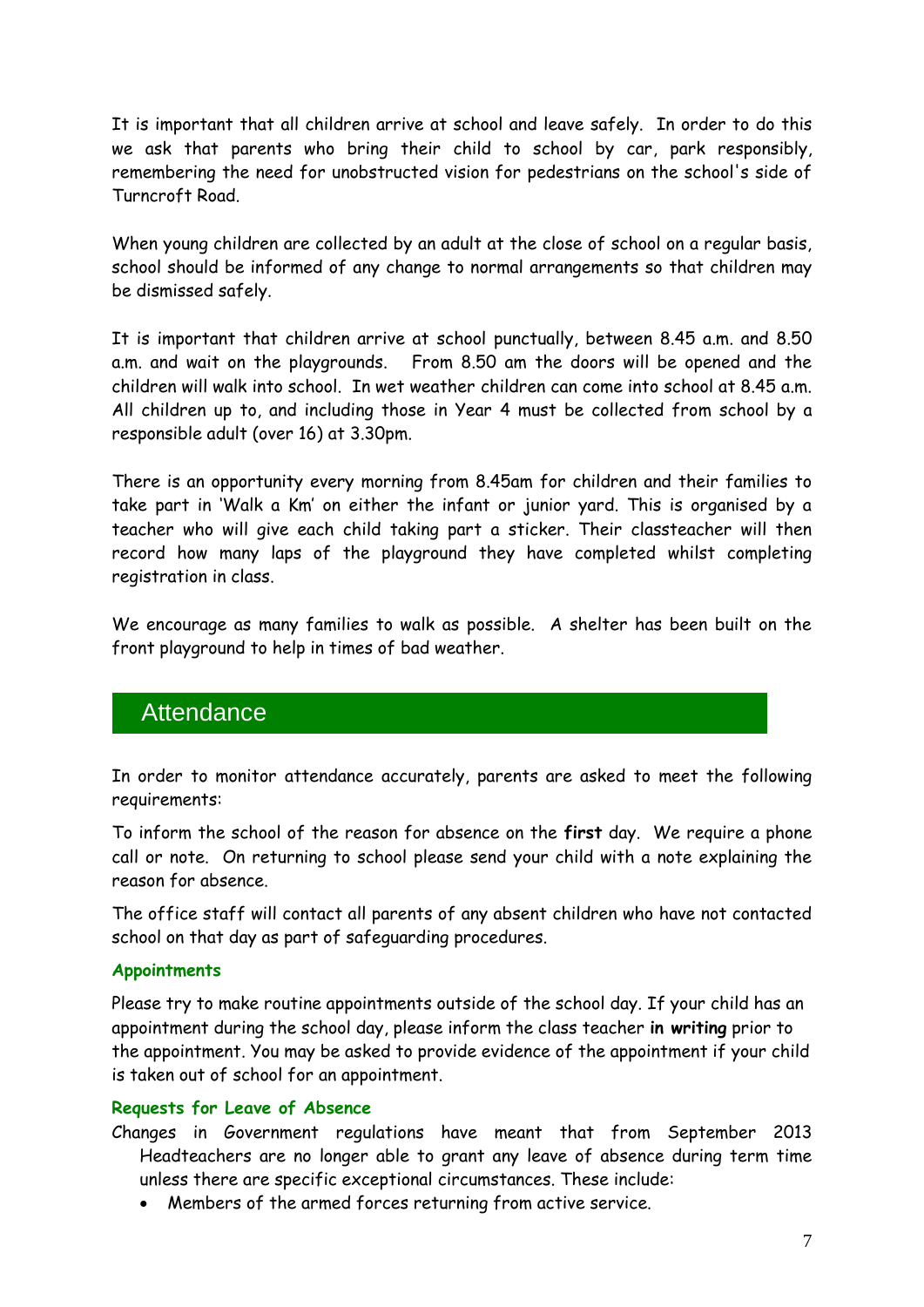- The death of an immediate family member.
- Emergency services personnel who are unable to take leave at certain times of the year.
- A family requiring support during a time of acute crisis.

Holidays taken during school times will therefore be recorded as 'unauthorised'. If your child's number of unauthorised absences is at an unacceptable level, this may prompt a penalty notice (and fine) from the local authority.

### **School holidays**

| <b>SCHOOL OPENS</b>                      | SCHOOL CLOSES                         |
|------------------------------------------|---------------------------------------|
| <b>Autumn Term</b>                       |                                       |
| Wednesday 2 <sup>nd</sup> September 2020 | Friday 23rd October 2020              |
| Monday 2 <sup>nd</sup> November 2020     | Friday 18 <sup>th</sup> December 2020 |
| <b>Spring Term</b>                       |                                       |
| Monday 4 <sup>th</sup> January 2021      | Friday 12 <sup>th</sup> February 2021 |
| Monday 22 <sup>nd</sup> February 2021    | Thursday 1st April 2021               |
| Summer Term                              |                                       |
| Monday 19 <sup>th</sup> April 2021       | Friday 30 <sup>th</sup> April 2021    |
| Tuesday 4 <sup>th</sup> May 2021         | Friday 28 <sup>th</sup> May 2021      |
| Tuesday 8 <sup>th</sup> June 2021        | Friday 16 <sup>th</sup> July 2021     |

#### **SCHOOL TERMS AND HOLIDAYS FOR 2020–2021**

# School Uniform

**Boys: Black** shorts / trousers, long or short sleeved white shirt, green/silver tie, green/silver V neck knitted jumper with the school crest, black socks

**Girls: Black** skirt or pinafore dress, long or short sleeved white shirt, green/silver tie, green/silver V neck knitted cardigan or jumper with the school crest, white or black socks, black tights. During the **summer term only,** girls may wear green gingham dresses if they wish.

Black **school shoes** are required for all children.

### **Please clearly label all uniform with the child's name.**

Jewellery should not be worn at school. We encourage the piercing of ears to be done at the beginning of the summer holiday so that it is not necessary to continue wearing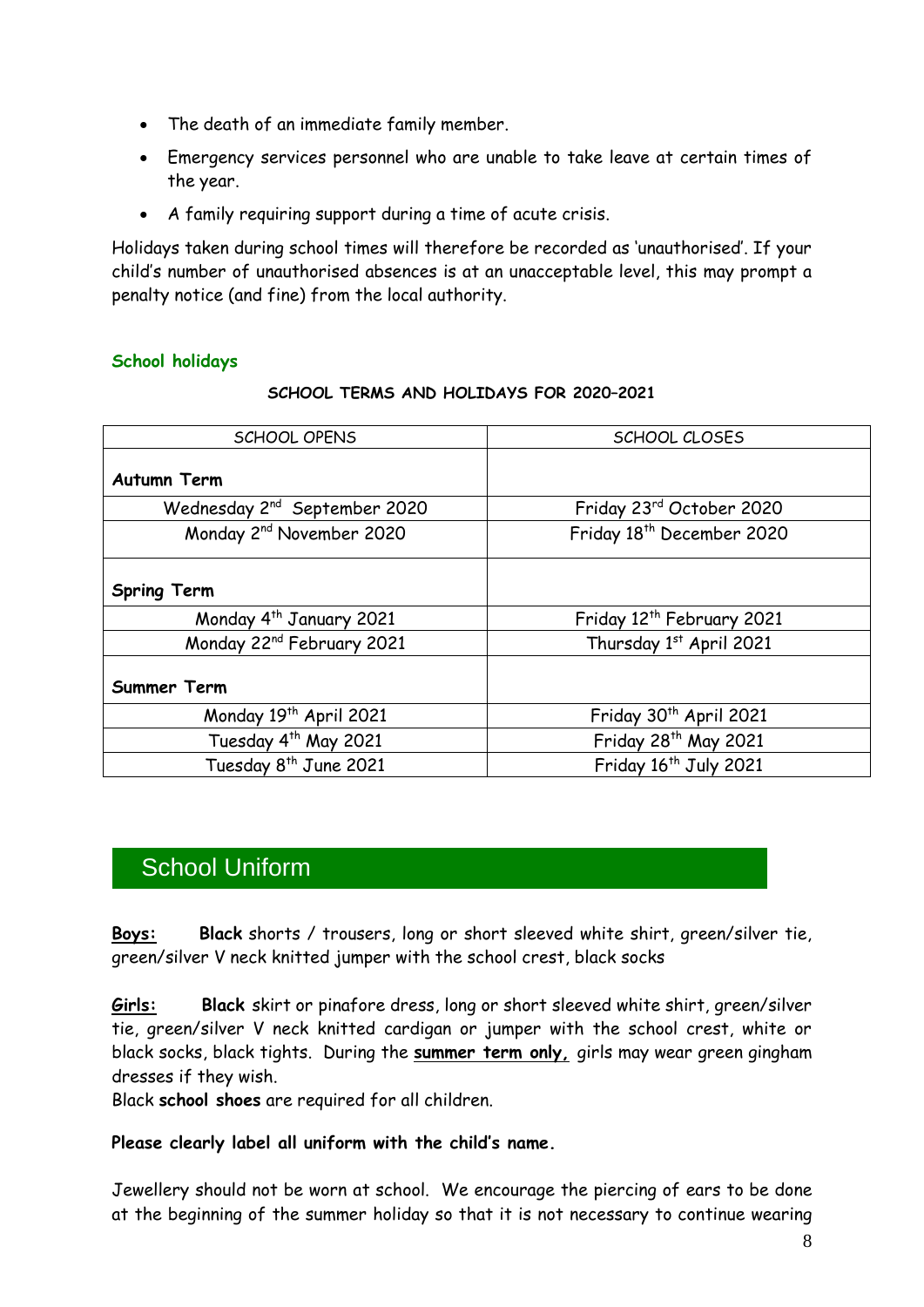earrings when school recommences in September. (**ALL earrings must be removed for PE**) If earrings must be worn during school hours they need to be studs. Hair styles need to be sensible and smart for school (no hair colour or extreme haircuts). All hair accessories must be black or green and long hair tied up.

All children in school will benefit from forest school sessions during the year and are encouraged to play outside in all weathers. We therefore ask that Reception children bring wellies to keep at school. These should also be labelled with the child's name.

### **PE Kit**

### **For Boys and Girls:**

Black shorts, white Polo shirt with or without the school crest and black pumps are required for PE. No item of clothing should have a design or motif of any kind on it.

Trainers are allowed for outdoor games **only**.

Many PE lessons will be delivered outside. We therefore also have an outdoor PE kit comprising of black or bottle green joggers and a sweatshirt. **These should be plain with no logo.**

All P.E. kit must be clearly labelled.

Children in Year 6 and Year 5 will attend Darwen Leisure Centre for swimming lessons once a week. Medical Certificates must be obtained before a child can be excluded as this is part of the PE curriculum.

Health and Safety Regulations prohibit the wearing of jewellery of any kind during any PE or swimming lesson, including earrings with tape over. **All earrings must be removed for P.E.** If your child cannot remove their own earrings then please ensure that they come to school the day of their P.E. lesson not wearing their earrings.

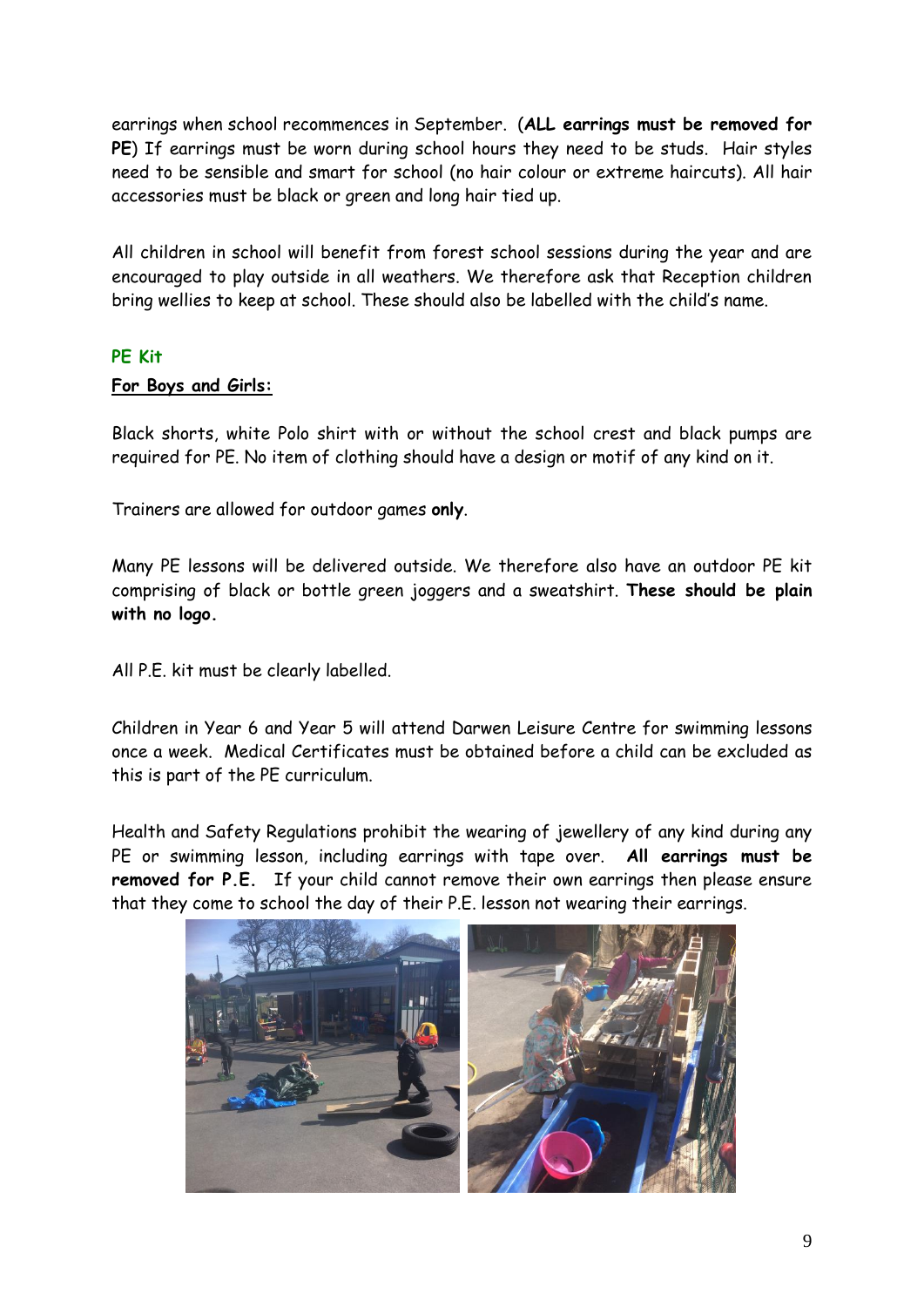We are very proud of our Reception class play facilities. Staff members have been very creative in their construction of a mud kitchen and other exciting resources for the children to explore learning through play and the canopy allows children to play outside in all weathers.

At St Peter's we are fortunate to have a large outdoor space in which to develop outdoor learning using our environment. All children will also benefit from forest school sessions delivered by a specialist teacher. They are also encouraged to make use of the adventure playground, tyre park and sports cage.

# Parental Involvement

We are very fortunate at St. Peter's to have many supportive parents who are willing to share in the education of their children primarily by offering their valuable support at home. In addition to this support, we enjoy the help of parents who are prepared to come into school to work on a voluntary basis. We consider that closely monitored and guided help from adults, additional to the school's staff, greatly enhances the learning experience for our children. All adults coming into regular contact with the children are required to be checked through the Disclosure and Barring Service.

We hold informative meetings and workshops for parents on various subjects throughout the school year. These in the past have included Mathematics, Learning to read, SATs, Drugs and sex education etc. Each class teacher will send a 'Big Picture' home at the start of each term to inform you of what your child will be learning. All curriculum information is available on our website: [www.stpeterscep.co.uk](http://www.stpeterscep.co.uk/)

Parents are invited to watch class assemblies and join the school in worship at St Peter's Church.

### **The Parents and Teachers Association**

The P.T.A. is an active group, which is open to membership of all parents. A programme of fund raising, social and educational events is planned. It aims to foster close home/school links and raises money for extra equipment. Parents are kept informed of P.T.A. activities through newsletters and text messages from school.

# **Communication**

At St Peter's we have an open door policy at the end of every school day. This provides an opportunity for communication between teachers and parents. We also use a texting service to inform parents of upcoming events, notices and school closures. It is therefore vital that the school office have up to date contact information in order for this to work efficiently. Notices are also communicated through a bi-weekly newsletter and on our website: